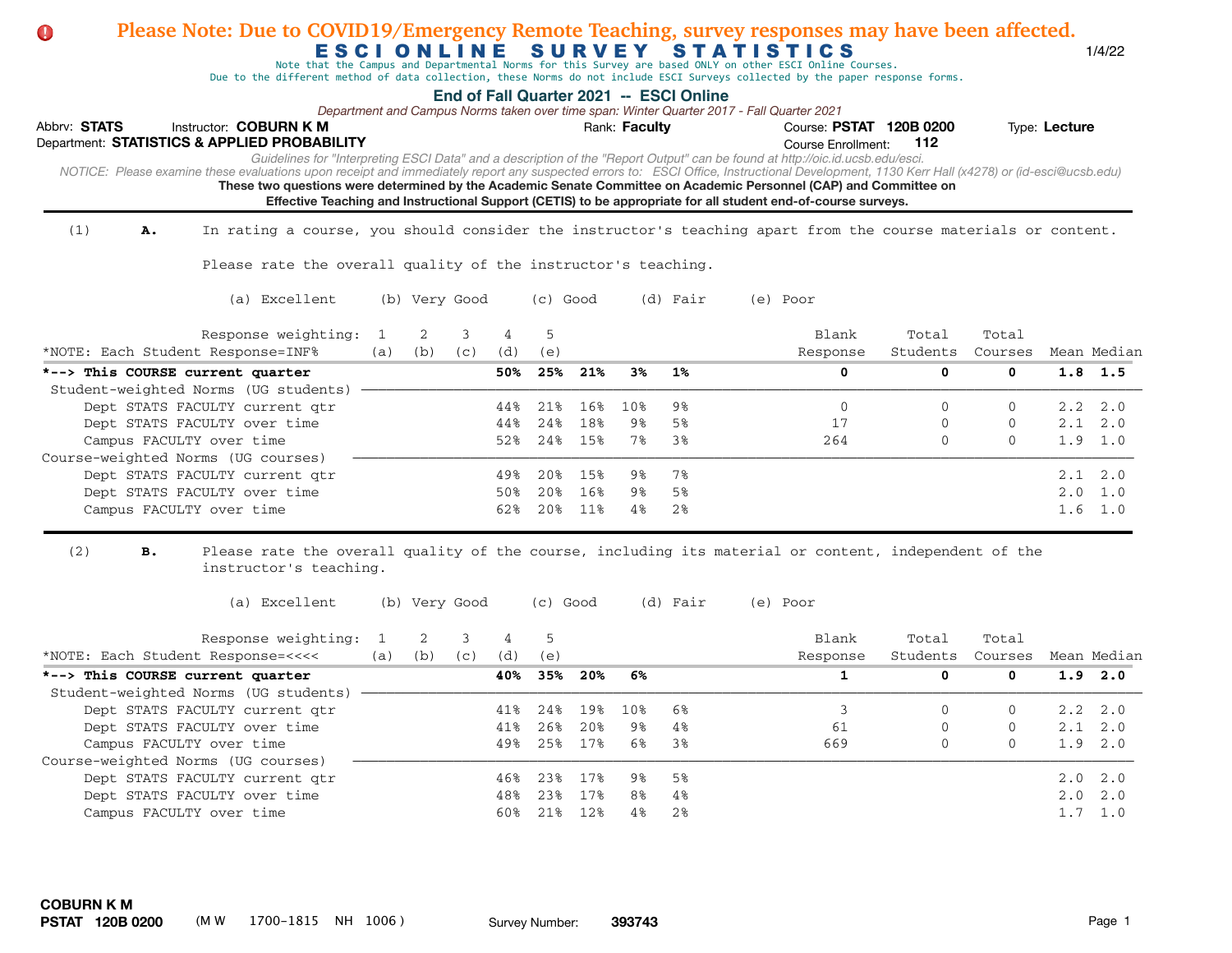Note that the Campus and Departmental Norms for this Survey are based ONLY on other ESCI Online Courses.

Due to the different method of data collection, these Norms do not include ESCI Surveys collected by the paper response forms.

## **End of Fall Quarter 2021 -- ESCI Online**

*Department and Campus Norms taken over time span: Winter Quarter 2017 - Fall Quarter 2021*

|  |                      |  | Type: Lecture                                                                                                                                                                                                                                                                                                                                                                    |  |  |  |  |  |  |  |  |  |  |
|--|----------------------|--|----------------------------------------------------------------------------------------------------------------------------------------------------------------------------------------------------------------------------------------------------------------------------------------------------------------------------------------------------------------------------------|--|--|--|--|--|--|--|--|--|--|
|  |                      |  |                                                                                                                                                                                                                                                                                                                                                                                  |  |  |  |  |  |  |  |  |  |  |
|  |                      |  |                                                                                                                                                                                                                                                                                                                                                                                  |  |  |  |  |  |  |  |  |  |  |
|  | Rank: <b>Faculty</b> |  | Course: PSTAT 120B 0200<br>Course Enrollment: 112<br>Guidelines for "Interpreting ESCI Data" and a description of the "Report Output" can be found at http://oic.id.ucsb.edu/esci.<br>NOTICE: Please examine these evaluations upon receipt and immediately report any suspected errors to: ESCI Office, Instructional Development, 1130 Kerr Hall (x4278) or (id-esci@ucsb.edu) |  |  |  |  |  |  |  |  |  |  |

(5464) **1.** Preparation and organization of lectures.

| Response weighting: 1<br>*NOTE: Each Student Response=INF% | (a) | (b) | (C) | (d) | (e)               |       |      |      | Blank<br>Response | Total<br>Students | Total<br>Courses | Mean Median     |
|------------------------------------------------------------|-----|-----|-----|-----|-------------------|-------|------|------|-------------------|-------------------|------------------|-----------------|
| *--> This COURSE current quarter                           |     |     |     | 50% | 30%               | 18%   | - 2% |      |                   |                   |                  | $1.7 \quad 1.5$ |
| Student-weighted Norms (UG students)                       |     |     |     |     |                   |       |      |      |                   |                   |                  |                 |
| Dept STATS FACULTY current qtr                             |     |     |     | 49% | 218               | 16%   | 8%   | - 6% |                   |                   |                  | 2.0 2.0         |
| Dept STATS FACULTY over time                               |     |     |     | 538 | 22.8              | 15%   | 7%   | 38   | 124               |                   |                  | $1.9 \quad 1.0$ |
| Campus FACULTY over time                                   |     |     |     |     | $22$ <sup>8</sup> | 1 5 % | 7%   | 38   | 124               |                   |                  |                 |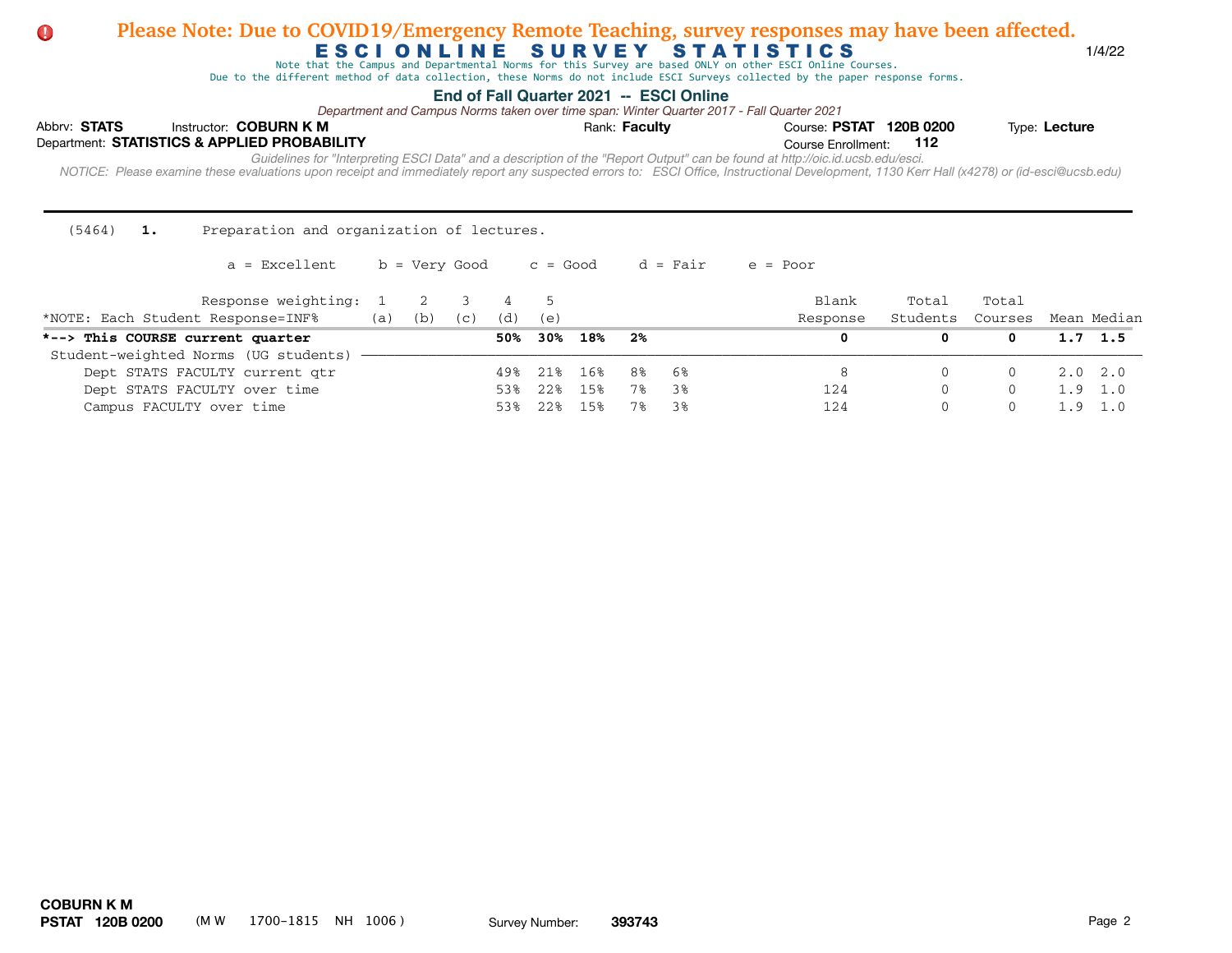# Abbrv: STATS Instructor: COBURN K M **COUR EXECUTS** Rank: Faculty **Providence: PSTAT 120B 0200** Type: Lecture Course Enrollment:  *NOTICE: Please examine these evaluations upon receipt and immediately report any suspected errors to: ESCI Office, Instructional Development, 1130 Kerr Hall (x4278) or (id-esci@ucsb.edu)*  Department: **STATISTICS & APPLIED PROBABILITY 112** E S C I O N L I N E S U R V E Y S T A T I S T I C S **End of Fall Quarter 2021 -- ESCI Online** *Guidelines for "Interpreting ESCI Data" and a description of the "Report Output" can be found at http://oic.id.ucsb.edu/esci. Department and Campus Norms taken over time span: Winter Quarter 2017 - Fall Quarter 2021* Note that the Campus and Departmental Norms for this Survey are based ONLY on other ESCI Online Courses. Due to the different method of data collection, these Norms do not include ESCI Surveys collected by the paper response forms. **Please Note: Due to COVID19/Emergency Remote Teaching, survey responses may have been affected.** (1408) **Comments:** Lectures were helpful with the homework and the instructor tried their best to make their lectures understandable and readable. ------------------------------------------------------------------------------------------------------------- I liked the lecture slides  $-$ A couple of mistakes which are negligible in the wider scale, but still detrimental such as the times when zoom wasn't working. ------------------------------------------------------------------------------------------------------------ lectures got more and more organized as the quarter went on! technology is difficult ------------------------------------------------------------------------------------------------------------- Has good slides and good plan for the day, but is still new to teaching. ------------------------------------------------------------------------------------------------------------- Lectures can be a little disorganized and drag on for a little too long, but overall, they're good. ------------------------------------------------------------------------------------------------------------- Always had examples but sometimes ran out of time or got lost in notation making it a bit confusing ------------------------------------------------------------------------------------------------------------- The slides are neat and very accessible. She can sometimes be unclear with her speech due to her asthma. ------------------------------------------------------------------------------------------------------------- Some technical difficulties with recording and posting lectures. Wish she posted the lectures right after lecture, so we could use for review or watch if we missed in-person class that day. ------------------------------------------------------------------------------------------------------------- Most organized professor I've had in the department by a LONG shot. My only complaint is that there are mistakes in the lecture slides a bit too frequently. ------------------------------------------------------------------------------------------------------------- C'mon she prepares lecture slides--I call that prepared. For the time she has in class, she manages to organize them decently. Of course there are some times I wish she'd go over a proof more in detail, but like I said tme doesn't permit that. ------------------------------------------------------------------------------------------------------------- Always had slides ready to go and would normally post them before the class started as people had asked her to do a few weeks into the quarter and was nice of her to do that. ------------------------------------------------------------------------------------------------------------ clear ppts ------------------------------------------------------------------------------------------------------------- She is good at planning lectures. Her slides are always very well made and useful both as a guide during lecture and as a reference to use for homeworks. I really like that she has a topic outline slide that comes up multiple times throughout the lecture to show our progress through the topics. She is also good at occasionally putting in visuals and pictures to make the slides easier to

understand, but not overcrowd the screen. The main thing I think she could improve on is document camera stuff. Early on in the quarter, a student requested that she do some problems on paper using the document camera during lectures, but I don't think this ended up being very helpful or very conducive to her teaching style. There are a lot of times where she will make a mistake in the

document camera stuff at all, or if she does do it, it would probably help if she already had all of the work written out on a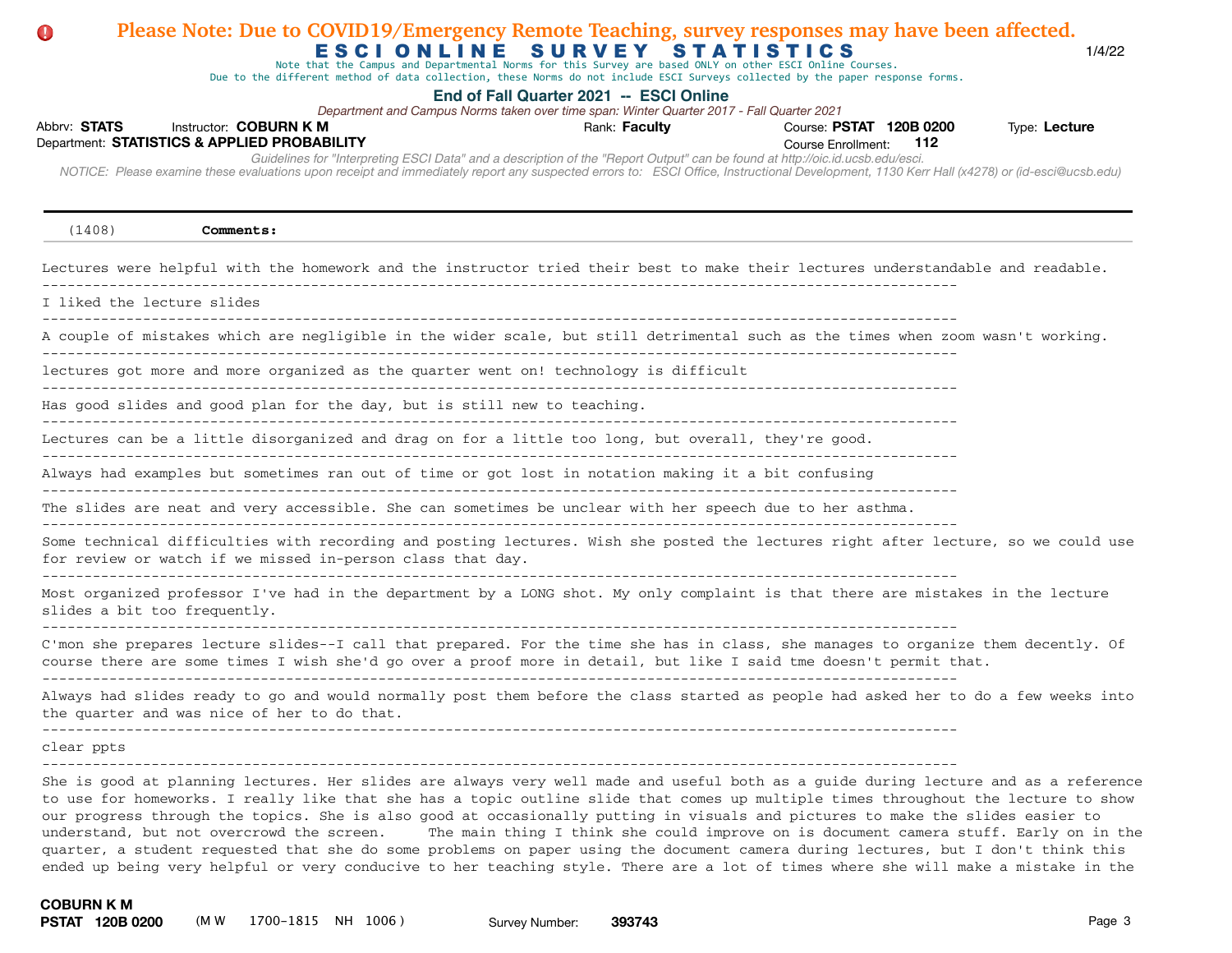# ESCIONLINE SURVEY STATISTICS 1/4/22 **D** Please Note: Due to COVID19/Emergency Remote Teaching, survey responses may have been affected.

Note that the Campus and Departmental Norms for this Survey are based ONLY on other ESCI Online Courses.

Due to the different method of data collection, these Norms do not include ESCI Surveys collected by the paper response forms.

## **End of Fall Quarter 2021 -- ESCI Online** -------------------------------------------------------------------------------------------------------------

Department and Campus Norms taken over time span: Winter Quarter 2017 - Fall Quarter 2021

| Abbrv: STATS |                                              | Instructor: COBURN K M |                                                                                                                                                                                                                                                                                                                             | Rank: Faculty | Course: PSTAT 120B 0200 | Type: Lecture |
|--------------|----------------------------------------------|------------------------|-----------------------------------------------------------------------------------------------------------------------------------------------------------------------------------------------------------------------------------------------------------------------------------------------------------------------------|---------------|-------------------------|---------------|
|              | Department: STATISTICS & APPLIED PROBABILITY |                        |                                                                                                                                                                                                                                                                                                                             |               | Course Enrollment: 112  |               |
|              |                                              |                        | Guidelines for "Interpreting ESCI Data" and a description of the "Report Output" can be found at http://oic.id.ucsb.edu/esci.<br>NOTICE: Please examine these evaluations upon receipt and immediately report any suspected errors to: ESCI Office, Instructional Development, 1130 Kerr Hall (x4278) or (id-esci@ucsb.edu) |               |                         |               |
|              |                                              |                        | work and have to cross it out so it often becomes difficult to follow and hard to read. I don't think this necessarily indicates a<br>lack of preparation or knowledge on her part. The whole point is that she's working through the problem in real time. Rather it's                                                     |               |                         |               |

just not something that particularly compliments her teaching style. I think it would be better if she either just didn't do document camera stuff at all, or if she does do it, it would probably help if she already had all of the work written out on a separate sheet of paper and just copied it down as she works through the problem. Other than that, I think she is very organized and lectures run smoothly.

-------------------------------------------------------------------------------------------------------------

I think it would have been nice to better point out the connection that the day's lecture has to the previous lecture(s). Presenting the material in a way that builds upon what was previously taught would have been helpful. I also think that elaborating on the conceptual significance of what we are learning would have helped too. It felt like I was learning isolated topics without really knowing how they are connected or help statistics.

-------------------------------------------------------------------------------------------------------------

The lectures were always done very well in person. The only problem would be forgetting to screen share on zoom when students had to attend virtually. Otherwise, the slides were very easy to follow and the lecture flowed very well!

------------------------------------------------------------------------------------------------------------- I wish lectures were posted on time. I also wasn't able to attend some lectures but some of them weren't recorded completely and I missed some of the content.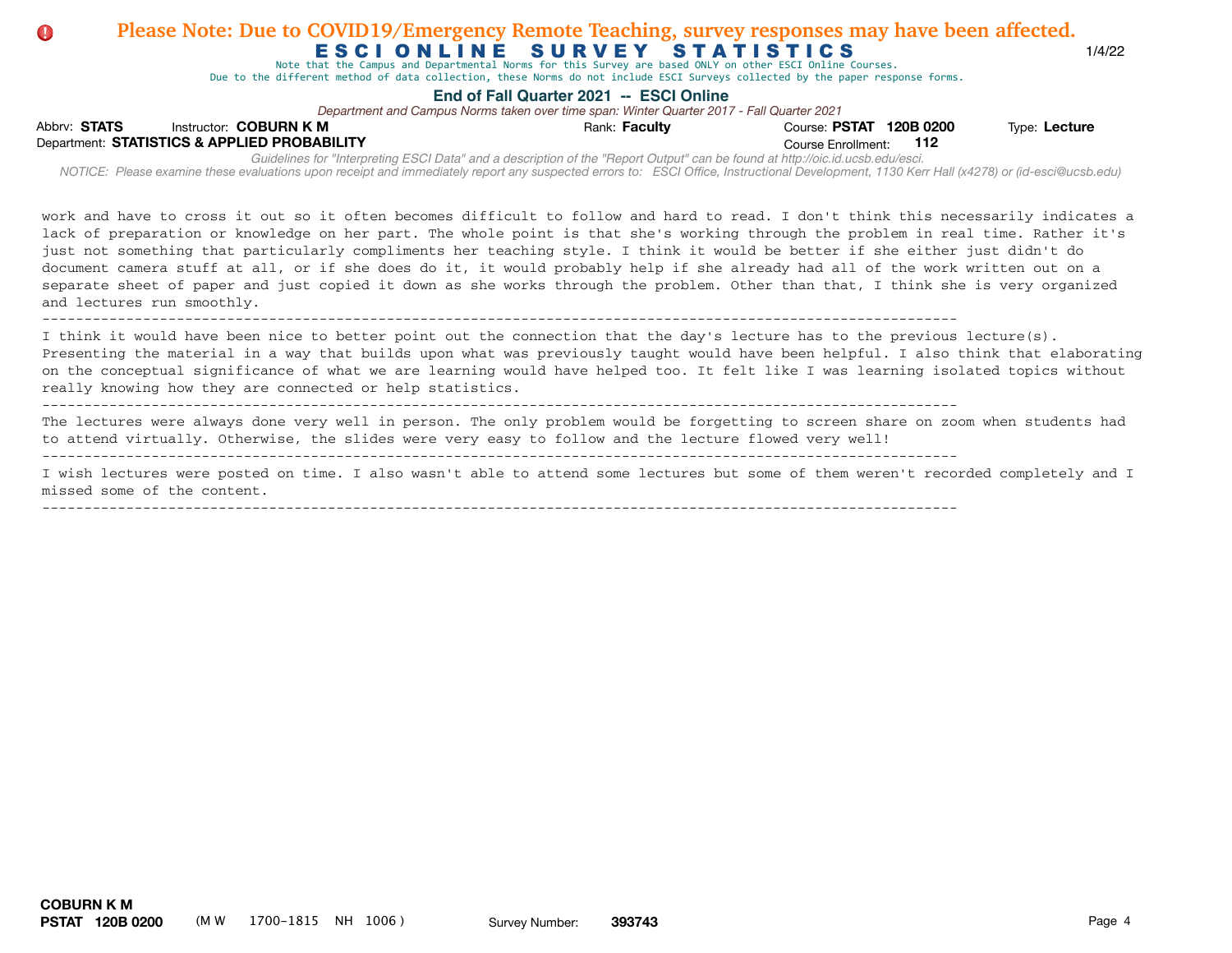Note that the Campus and Departmental Norms for this Survey are based ONLY on other ESCI Online Courses.

Due to the different method of data collection, these Norms do not include ESCI Surveys collected by the paper response forms.

## **End of Fall Quarter 2021 -- ESCI Online**

Campus FACULTY over time 60% 21% 12% 4% 2% 145 0 0 1.7 1.0

*Department and Campus Norms taken over time span: Winter Quarter 2017 - Fall Quarter 2021*

| Abbrv: STATS | Instructor: COBURN K M                       | Rank: Faculty                                                                                                                                                                              | Course: PSTAT 120B 0200 | Type: Lecture |
|--------------|----------------------------------------------|--------------------------------------------------------------------------------------------------------------------------------------------------------------------------------------------|-------------------------|---------------|
|              | Department: STATISTICS & APPLIED PROBABILITY |                                                                                                                                                                                            | Course Enrollment: 112  |               |
|              |                                              | Guidelines for "Interpreting ESCI Data" and a description of the "Report Output" can be found at http://oic.id.ucsb.edu/esci.                                                              |                         |               |
|              |                                              | NOTICE: Please examine these evaluations upon receipt and immediately report any suspected errors to: ESCI Office, Instructional Development, 1130 Kerr Hall (x4278) or (id-esci@ucsb.edu) |                         |               |

(5465) **2.** Instructor's apparent knowledge and enthusiasm for the subject matter.

 $a =$  Excellent b = Very Good c = Good d = Fair e = Poor Response weighting: 1 2 3 4 5 Blank Total Total \*NOTE: Each Student Response=INF% (a) (b) (c) (d) (e) Response Students Courses Mean Median **\*--> This COURSE current quarter 66% 25% 9% 1% 0 0 0 1.5 1.0**  Student-weighted Norms (UG students) - Dept STATS FACULTY current qtr 60% 20% 12% 5% 3% 7 0 0 1.7 1.0 Dept STATS FACULTY over time  $60\%$  21% 12% 4% 2% 145 0 0 1.7 1.0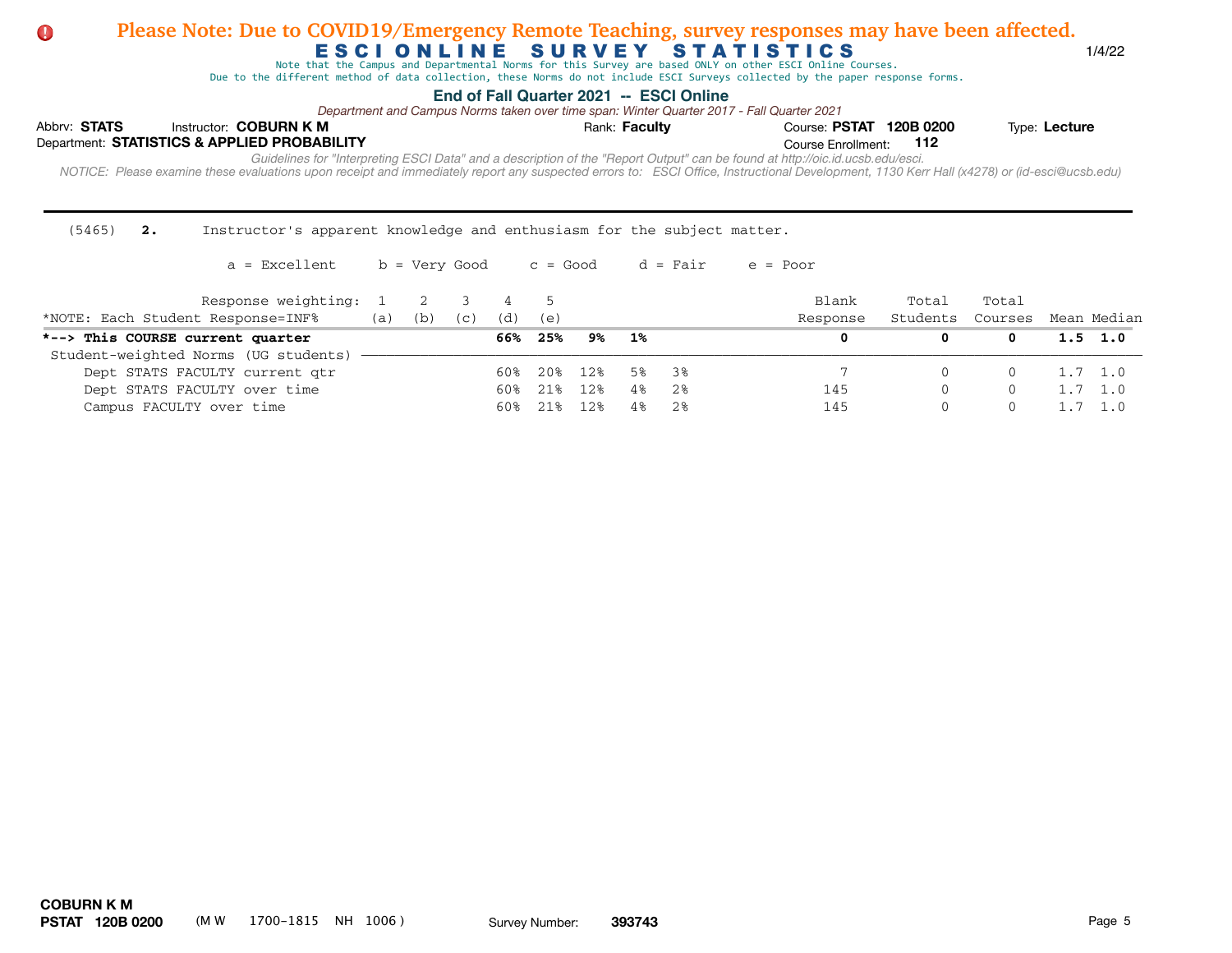# Abbrv: STATS Instructor: COBURN K M **COUR EXECUTS** Rank: Faculty **Providence: PSTAT 120B 0200** Type: Lecture Course Enrollment:  *NOTICE: Please examine these evaluations upon receipt and immediately report any suspected errors to: ESCI Office, Instructional Development, 1130 Kerr Hall (x4278) or (id-esci@ucsb.edu)*  Department: **STATISTICS & APPLIED PROBABILITY 112** E S C I O N L I N E S U R V E Y S T A T I S T I C S **End of Fall Quarter 2021 -- ESCI Online** *Guidelines for "Interpreting ESCI Data" and a description of the "Report Output" can be found at http://oic.id.ucsb.edu/esci. Department and Campus Norms taken over time span: Winter Quarter 2017 - Fall Quarter 2021* Note that the Campus and Departmental Norms for this Survey are based ONLY on other ESCI Online Courses. Due to the different method of data collection, these Norms do not include ESCI Surveys collected by the paper response forms. **Please Note: Due to COVID19/Emergency Remote Teaching, survey responses may have been affected.** (1409) **Comments:** It would be useful to do a few more examples in class. Sometimes it's difficult to understand how to apply some formulas that are given, for example the fisher information equation. ------------------------------------------------------------------------------------------------------------- Instructor would have minor mistakes here and there however they always seem to have concrete knowledge on the topics taught. ------------------------------------------------------------------------------------------------------------- Came well prepared and knowable onsubjects/topics ------------------------------------------------------------------------------------------------------------- Knows the subject very well and enjoys when she sees that students are also understanding the material ------------------------------------------------------------------------------------------------------------- GOOD! ------------------------------------------------------------------------------------------------------------- The instructor seems to care about the course material and has knowledge.  $-$ Professor seemed enthusiastic about the course material, but did not seem comfortable enough to teach some parts. ------------------------------------------------------------------------------------------------------------- I've had other professors who seem bored by their own lectures. Coburn never strikes me a bored or detached from the subject matter. ------------------------------------------------------------------------------------------------------------- She's really knows her stuff and can make a 5 pm class entertaining. My only comment is that sometimes she makes some basic mistakes. I don't think this is reflective of her understanding, but more she's getting used to lecturing in front of so many people. ------------------------------------------------------------------------------------------------------------- She knows what she is doing, even though explaining it may be a bit tough sometimes she is always trying her best and is always ready for questions. ------------------------------------------------------------------------------------------------------------ provided a lot of additional knowledge ------------------------------------------------------------------------------------------------------------- She clearly has a lot of passion for statistics and she is really good at conveying it in the way she talks. To be completely honest, I kind of thought I hated statistics after 120A, but Coburn has made it a lot more engaging and enjoyable. I think her enthusiasm really elevates the material and makes it a lot more clear why these topics are important and useful. ------------------------------------------------------------------------------------------------------------- The instructor always seemed enthusiastic to go over the material and tried making it fun and relatable for everyone. ------------------------------------------------------------------------------------------------------------- Professor Coburn communicates well with her students and shares her knowledge beyond the course material, which I found very intriguing and useful. ------------------------------------------------------------------------------------------------------------- ------------------------------------------------------------------------------------------------------------- **COBURN K M**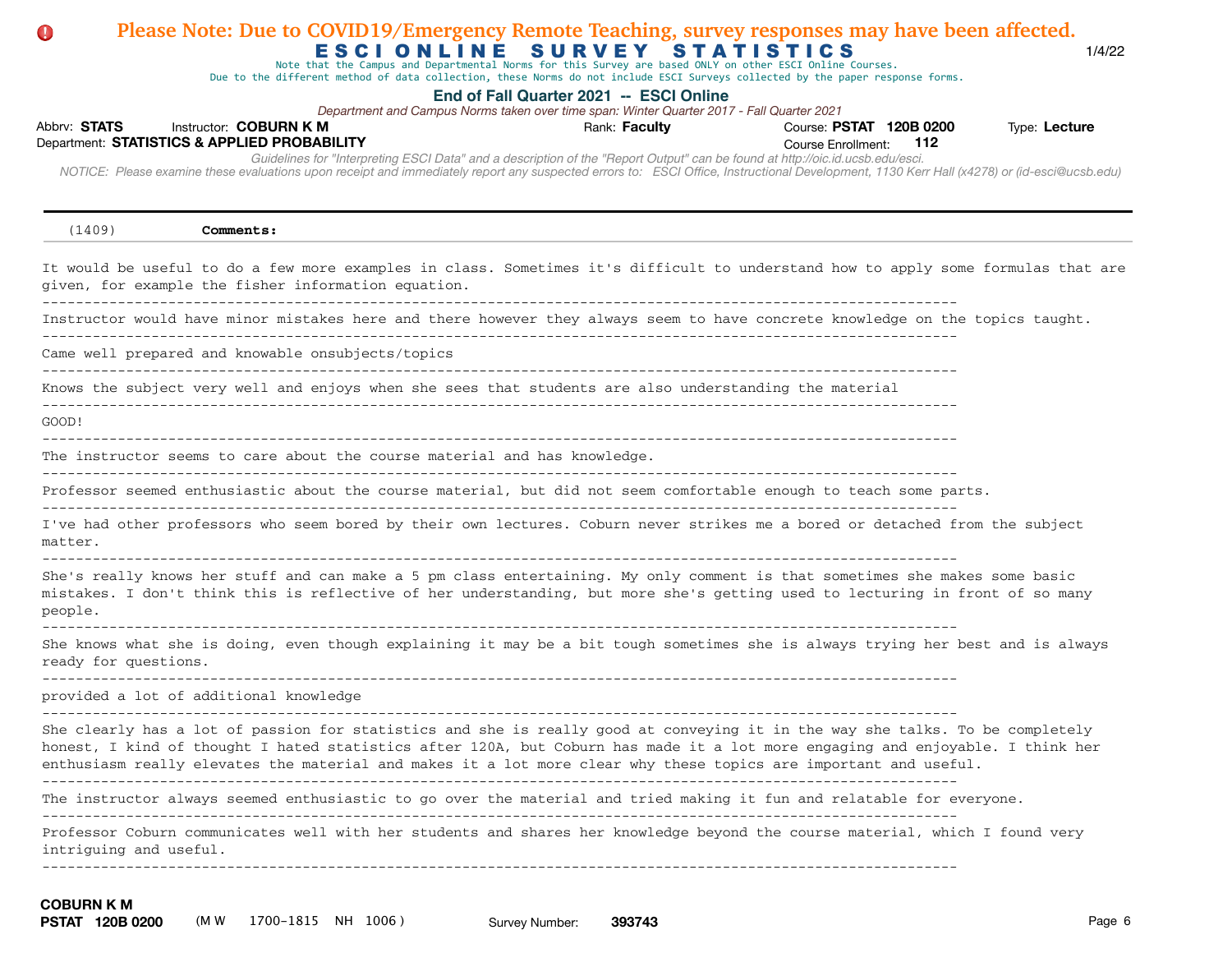### E S C I O N L I N E SURVEY STATISTICS (1/4/22 **Please Note: Due to COVID19/Emergency Remote Teaching, survey responses may have been affected. provide** a lot of a lotter please Note: Due to COVII  $\mathsf F \subseteq \mathsf F \subseteq \mathsf F \subseteq \mathsf F \subseteq \mathsf F \subseteq \mathsf F \subseteq \mathsf F \subseteq \mathsf F \subseteq \mathsf F \subseteq \mathsf F \subseteq \mathsf F \subseteq \mathsf F \subseteq \mathsf F \subseteq \mathsf F \subseteq \mathsf F \subseteq \mathsf F \subseteq \mathsf F \subseteq \mathsf F \subseteq \mathsf F \subseteq \mathsf F \subseteq \mathsf F \subseteq \mathsf F \subseteq \mathsf F \subseteq \mathsf F \subseteq \mathsf F \subseteq \mathsf F \subseteq \mathsf F \subseteq \mathsf F \subseteq \mathsf F \subseteq \mathsf F \subseteq \mathsf F \subseteq \mathsf F \subseteq \mathsf F \subseteq \mathsf F \subseteq \mathsf F \subseteq \mathsf F \subseteq \mathsf F$

Note that the Campus and Departmental Norms for this Survey are based ONLY on other ESCI Online Courses.

Due to the different method of data collection, these Norms do not include ESCI Surveys collected by the paper response forms. Due to the different method of data collection, these Norms do not include ESCI Surveys collected by the paper response forms.

## **End of Fall Quarter 2021 -- ESCI Online** and makes it a lot more clear why the material and makes the material and useful. The material and useful. The material and useful. The material and useful. The material and useful

Department and Campus Norms taken over time span: Winter Quarter 2017 - Fall Quarter 2021

| Abbry: STATS                                                                                                                                                                                                                                                                                                                |  | Instructor: COBURN K M                       | Rank: Faculty | Course: PSTAT 120B 0200 |  | Type: Lecture |  |  |  |  |
|-----------------------------------------------------------------------------------------------------------------------------------------------------------------------------------------------------------------------------------------------------------------------------------------------------------------------------|--|----------------------------------------------|---------------|-------------------------|--|---------------|--|--|--|--|
|                                                                                                                                                                                                                                                                                                                             |  | Department: STATISTICS & APPLIED PROBABILITY |               | Course Enrollment: 112  |  |               |  |  |  |  |
| Guidelines for "Interpreting ESCI Data" and a description of the "Report Output" can be found at http://oic.id.ucsb.edu/esci.<br>NOTICE: Please examine these evaluations upon receipt and immediately report any suspected errors to: ESCI Office, Instructional Development, 1130 Kerr Hall (x4278) or (id-esci@ucsb.edu) |  |                                              |               |                         |  |               |  |  |  |  |
|                                                                                                                                                                                                                                                                                                                             |  |                                              |               |                         |  |               |  |  |  |  |

## Enthusiasm for the subject matter is apparent in lectures!

-------------------------------------------------------------------------------------------------------------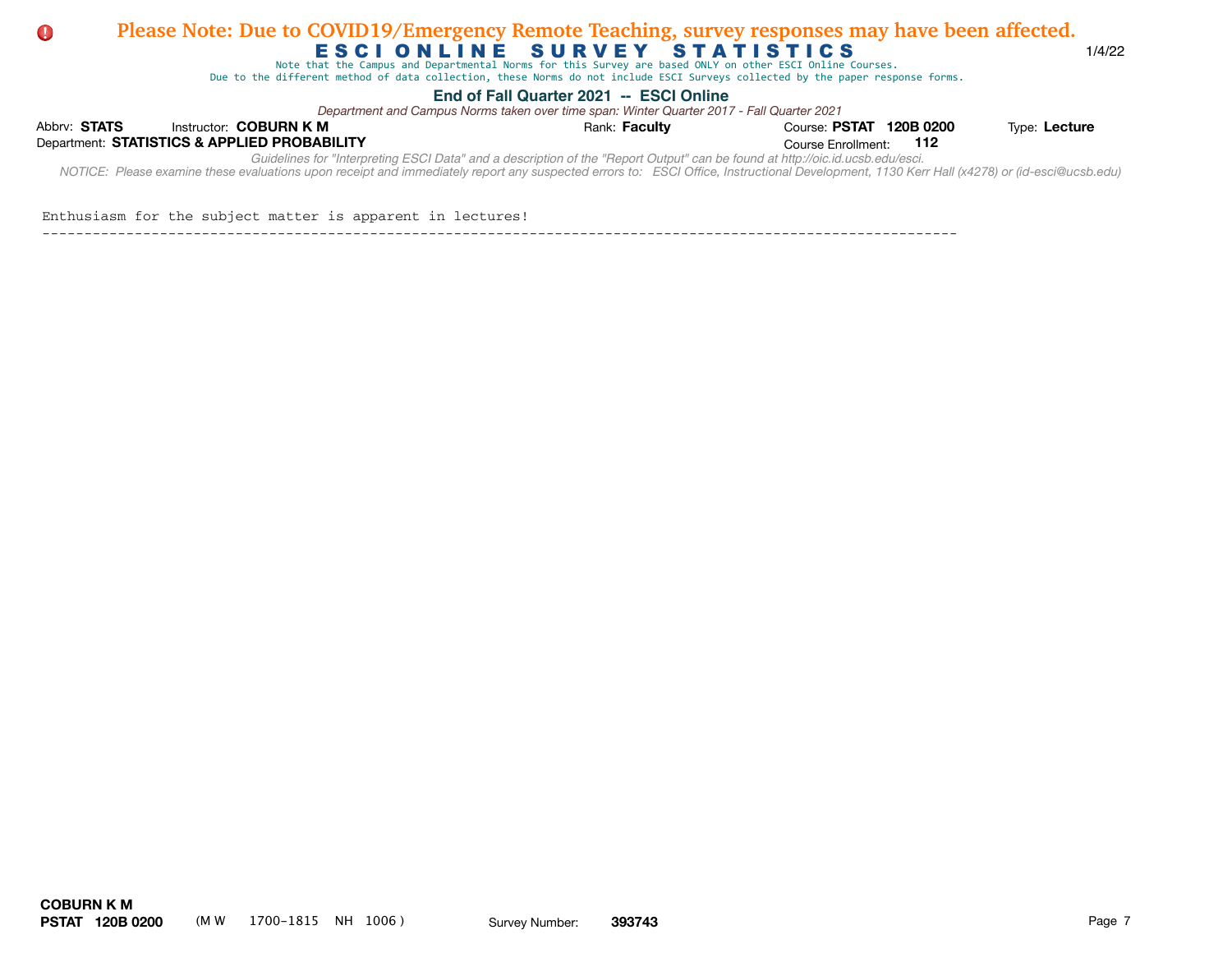Note that the Campus and Departmental Norms for this Survey are based ONLY on other ESCI Online Courses.

Due to the different method of data collection, these Norms do not include ESCI Surveys collected by the paper response forms.

## **End of Fall Quarter 2021 -- ESCI Online**

*Department and Campus Norms taken over time span: Winter Quarter 2017 - Fall Quarter 2021*

| Abbry: STATS                                 |  | Instructor: COBURN K M | Rank: <b>Faculty</b>                                                                                                                                                                                                                                                                                                        | Course: PSTAT 120B 0200 | Type: Lecture |  |  |  |  |  |  |  |  |
|----------------------------------------------|--|------------------------|-----------------------------------------------------------------------------------------------------------------------------------------------------------------------------------------------------------------------------------------------------------------------------------------------------------------------------|-------------------------|---------------|--|--|--|--|--|--|--|--|
| Department: STATISTICS & APPLIED PROBABILITY |  |                        |                                                                                                                                                                                                                                                                                                                             | Course Enrollment:      | - 112         |  |  |  |  |  |  |  |  |
|                                              |  |                        | Guidelines for "Interpreting ESCI Data" and a description of the "Report Output" can be found at http://oic.id.ucsb.edu/esci.<br>NOTICE: Please examine these evaluations upon receipt and immediately report any suspected errors to: ESCI Office, Instructional Development, 1130 Kerr Hall (x4278) or (id-esci@ucsb.edu) |                         |               |  |  |  |  |  |  |  |  |
|                                              |  |                        |                                                                                                                                                                                                                                                                                                                             |                         |               |  |  |  |  |  |  |  |  |

#### (5466) **3.** Accessibility and helpfulness of the instructor outside of class (during office hours.)

| Response weighting:<br>*NOTE: Each Student Response=<<<< | (a) | (b) | (c) | (d) | (e)     |     |    |    | Blank<br>Response | Total<br>Students | Total<br>Courses | Mean Median     |
|----------------------------------------------------------|-----|-----|-----|-----|---------|-----|----|----|-------------------|-------------------|------------------|-----------------|
| *--> This COURSE current quarter                         |     |     |     | 62% | 24%     | 13% | 1% |    |                   |                   |                  | $1.5 \t1.0$     |
| Student-weighted Norms (UG students)                     |     |     |     |     |         |     |    |    |                   |                   |                  |                 |
| Dept STATS FACULTY current qtr                           |     |     |     |     | 21% 17% |     | 6% | 4% | 24                | $\Box$            |                  | $1.9 \quad 1.0$ |
| Dept STATS FACULTY over time                             |     |     |     | 50% | 23%     | 18% | 6% | 38 | 344               | 0                 |                  | $1.9 \quad 2.0$ |
| Campus FACULTY over time                                 |     |     |     |     | 23      | 18% | 6% | 38 | 344               | $\left( \right)$  |                  | .92.0           |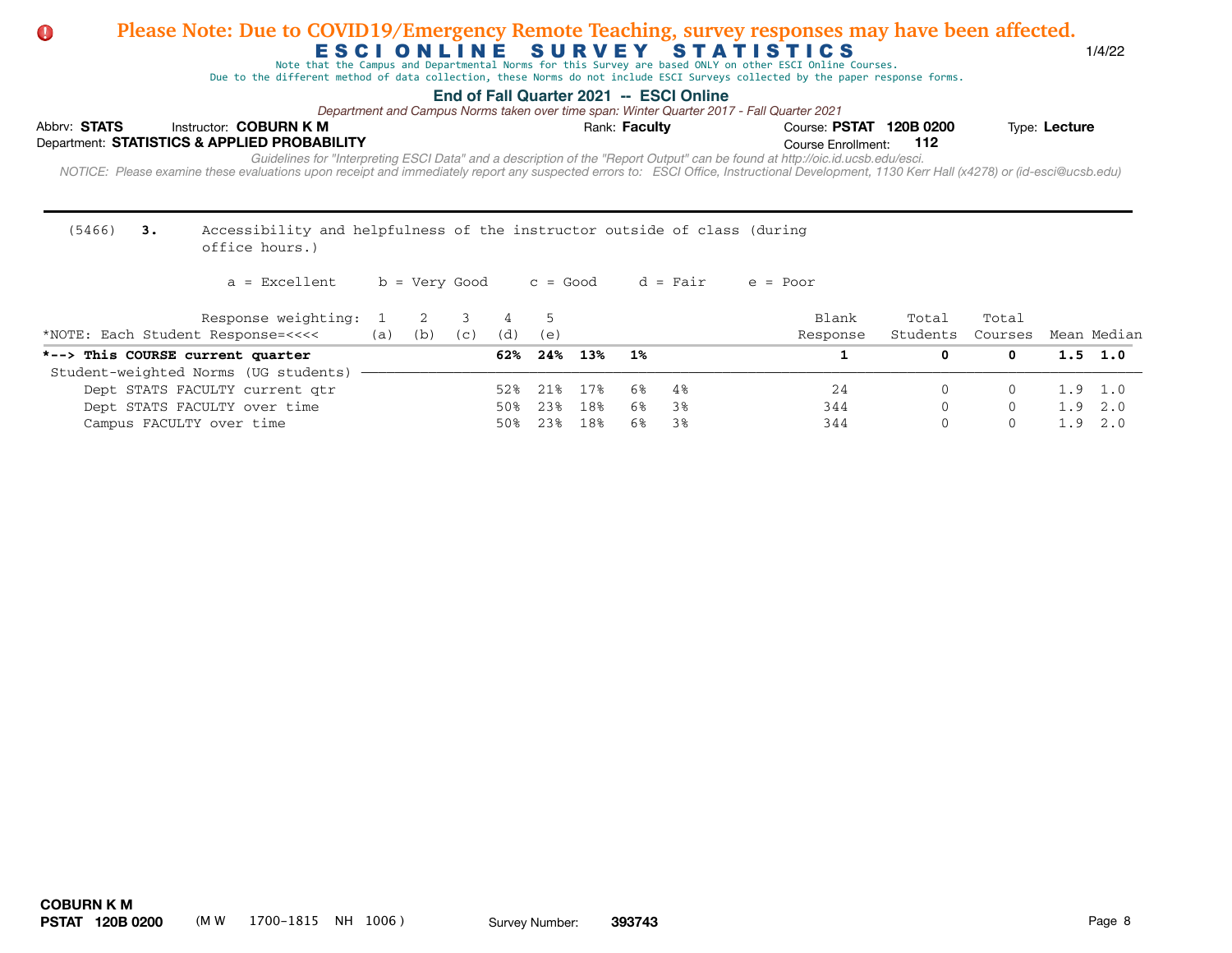# Abbrv: STATS Instructor: COBURN K M **COUR EXECUTS** Rank: Faculty **Providence: PSTAT 120B 0200** Type: Lecture Course Enrollment:  *NOTICE: Please examine these evaluations upon receipt and immediately report any suspected errors to: ESCI Office, Instructional Development, 1130 Kerr Hall (x4278) or (id-esci@ucsb.edu)*  Department: **STATISTICS & APPLIED PROBABILITY 112** E S C I O N L I N E S U R V E Y S T A T I S T I C S **End of Fall Quarter 2021 -- ESCI Online** *Guidelines for "Interpreting ESCI Data" and a description of the "Report Output" can be found at http://oic.id.ucsb.edu/esci. Department and Campus Norms taken over time span: Winter Quarter 2017 - Fall Quarter 2021* Note that the Campus and Departmental Norms for this Survey are based ONLY on other ESCI Online Courses. Due to the different method of data collection, these Norms do not include ESCI Surveys collected by the paper response forms. (1410) **Comments:** Haven't personally gone to the office hours however, the piazza website was a very useful resource. I love her. ------------------------------------------------------------------------------------------------------------- Always responds to questions in class as well as out of the classroom. ------------------------------------------------------------------------------------------------------------- Appreciated piazza as a platform to post questions, response time was a little long at times though. Never went to the professor's office hours, but they did seem very available to answer other students' questions after class. ------------------------------------------------------------------------------------------------------------- Always kind, accessible, and helpful when asking for help. ------------------------------------------------------------------------------------------------------------- Office hours are LIT! Always has office hours and you can always ask questions at anytime. ------------------------------------------------------------------------------------------------------------ helpful office hours ------------------------------------------------------------------------------------------------------------- I don't think I ever attended her office hours, but she's really good at answering questions on Piazza in a timely manner and also in a really concise and helpful way. ------------------------------------------------------------------------------------------------------------ the instructor always answers questions on Piazza, which is in time for students. ------------------------------------------------------------------------------------------------------------- The instructor is always so nice and patient with students' questions. Feeling blessed to have her!

**Please Note: Due to COVID19/Emergency Remote Teaching, survey responses may have been affected.**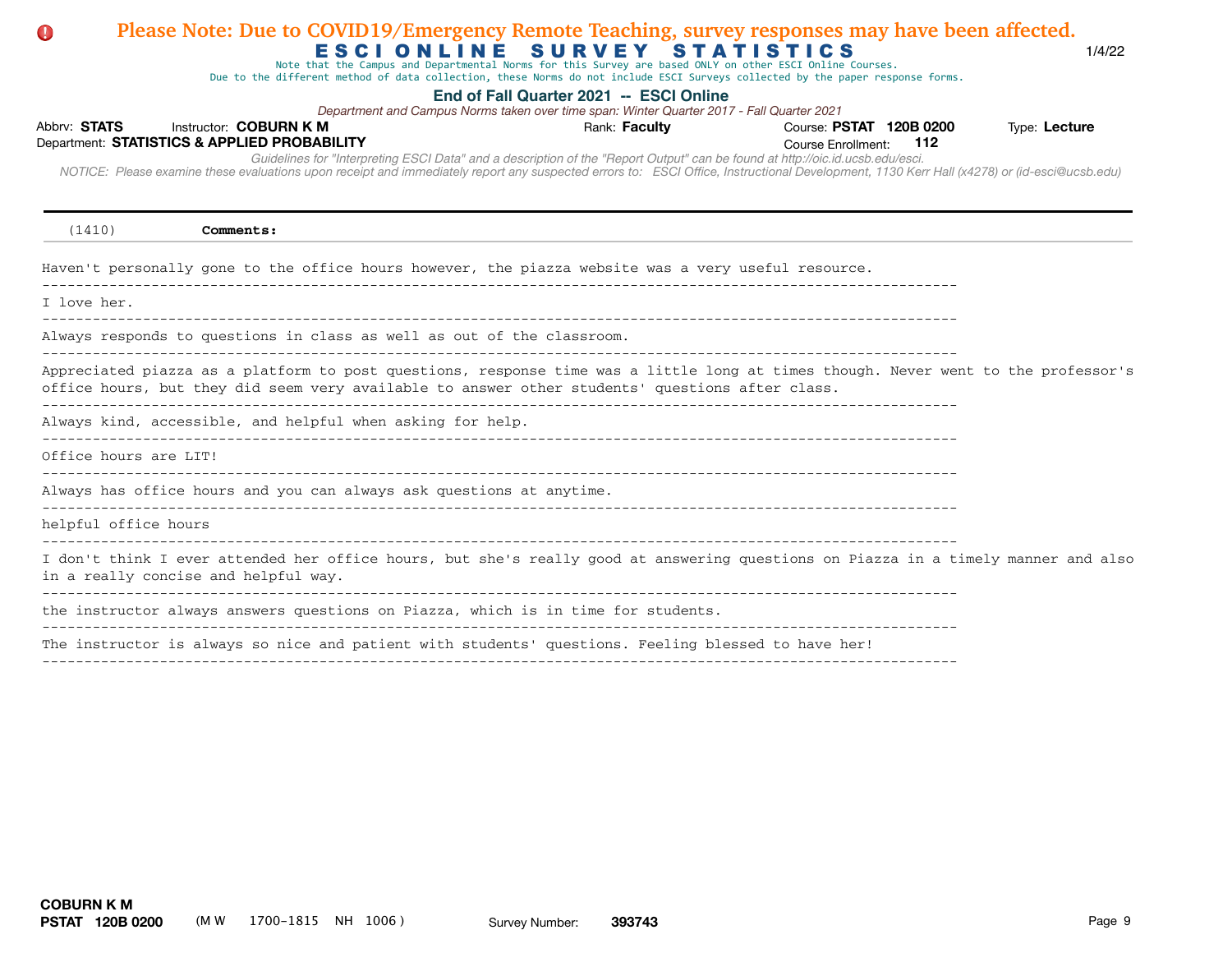Note that the Campus and Departmental Norms for this Survey are based ONLY on other ESCI Online Courses.

Due to the different method of data collection, these Norms do not include ESCI Surveys collected by the paper response forms.

## **End of Fall Quarter 2021 -- ESCI Online**

*Department and Campus Norms taken over time span: Winter Quarter 2017 - Fall Quarter 2021*

| Abbrv: STATS |  | Instructor: COBURN K M                                                                                                                                                                                                                                                                                                      | Rank: Faculty | Course: PSTAT 120B 0200 |  | Type: Lecture |  |  |  |  |  |  |  |
|--------------|--|-----------------------------------------------------------------------------------------------------------------------------------------------------------------------------------------------------------------------------------------------------------------------------------------------------------------------------|---------------|-------------------------|--|---------------|--|--|--|--|--|--|--|
|              |  | Department: STATISTICS & APPLIED PROBABILITY                                                                                                                                                                                                                                                                                |               | Course Enrollment: 112  |  |               |  |  |  |  |  |  |  |
|              |  | Guidelines for "Interpreting ESCI Data" and a description of the "Report Output" can be found at http://oic.id.ucsb.edu/esci.<br>NOTICE: Please examine these evaluations upon receipt and immediately report any suspected errors to: ESCI Office, Instructional Development, 1130 Kerr Hall (x4278) or (id-esci@ucsb.edu) |               |                         |  |               |  |  |  |  |  |  |  |

(5467) **4.** Clarity of course objectives.

| Response weighting: 1<br>*NOTE: Each Student Response=<<<< | (a) | (b) | (C) | (d) | (e) |         |      |    | Blank<br>Response | Total<br>Students | Total<br>Courses | Mean Median     |
|------------------------------------------------------------|-----|-----|-----|-----|-----|---------|------|----|-------------------|-------------------|------------------|-----------------|
| *--> This COURSE current quarter                           |     |     |     | 52% |     | 26% 19% | - 3% |    |                   |                   |                  | $1.7 \quad 1.0$ |
| Student-weighted Norms (UG students)                       |     |     |     |     |     |         |      |    |                   |                   |                  |                 |
| Dept STATS FACULTY current qtr                             |     |     |     | 46% | 218 | 19%     | 7%   | 7% |                   |                   |                  | $2.1 \quad 2.0$ |
| Dept STATS FACULTY over time                               |     |     |     | 46% | 24% | 18%     | 8%   | 4% | 160               | $\Omega$          | $\Omega$         | $2.0 \quad 2.0$ |
| Campus FACULTY over time                                   |     |     |     | 46% | 24% | 18%     | 8%   | 4% | 160               |                   |                  | $2.0 \quad 2.0$ |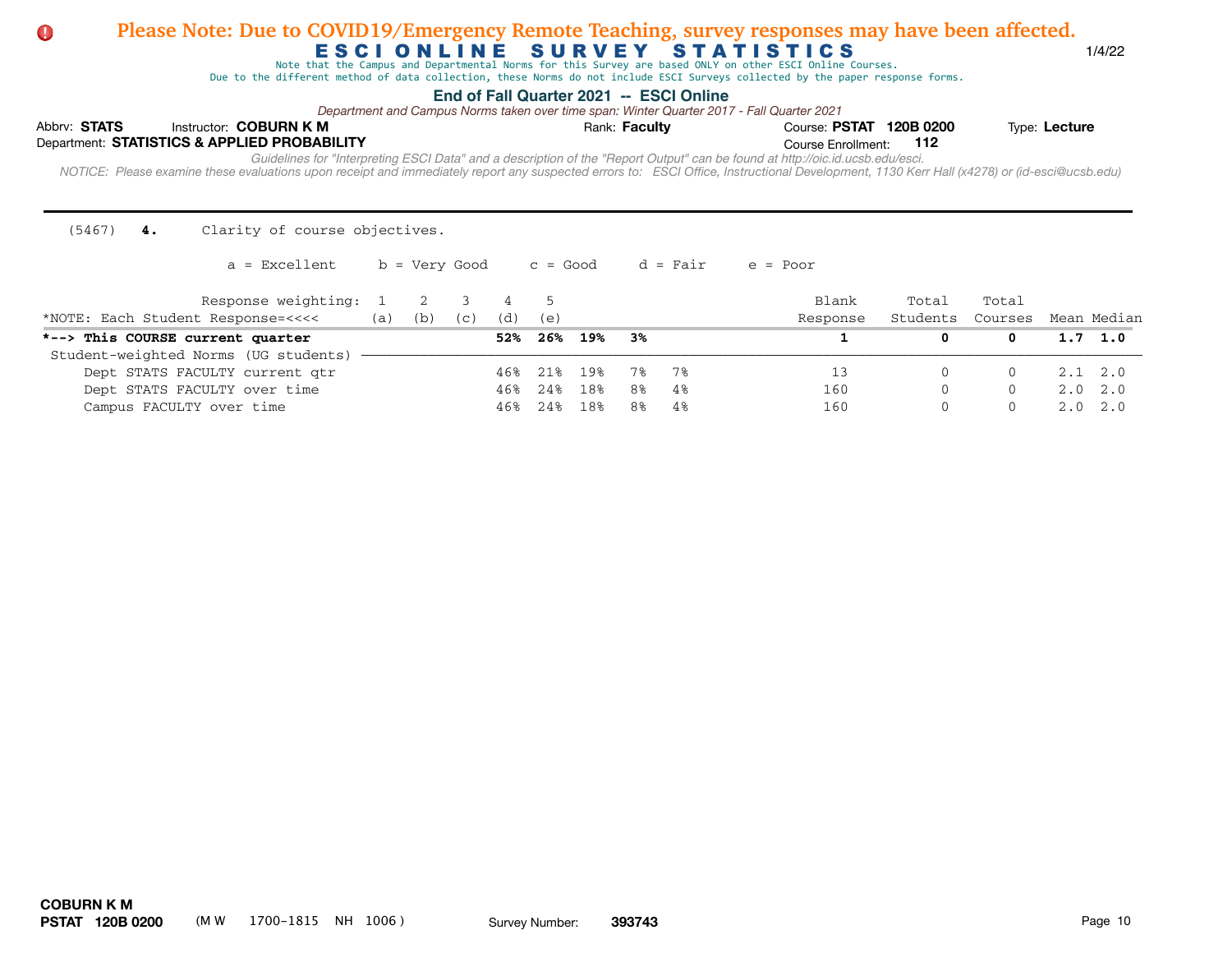# Abbrv: STATS Instructor: COBURN K M **COUR EXECUTS** Rank: Faculty **Providence: PSTAT 120B 0200** Type: Lecture Course Enrollment:  *NOTICE: Please examine these evaluations upon receipt and immediately report any suspected errors to: ESCI Office, Instructional Development, 1130 Kerr Hall (x4278) or (id-esci@ucsb.edu)*  Department: **STATISTICS & APPLIED PROBABILITY 112** E S C I O N L I N E S U R V E Y S T A T I S T I C S **End of Fall Quarter 2021 -- ESCI Online** *Guidelines for "Interpreting ESCI Data" and a description of the "Report Output" can be found at http://oic.id.ucsb.edu/esci. Department and Campus Norms taken over time span: Winter Quarter 2017 - Fall Quarter 2021* Note that the Campus and Departmental Norms for this Survey are based ONLY on other ESCI Online Courses. Due to the different method of data collection, these Norms do not include ESCI Surveys collected by the paper response forms. (1411) **Comments:** At the beginning of class, they answered any questions and clarified the goals of the upcoming week or the daily objective of the day. ------------------------------------------------------------------------------------------------------------- Clear syllabus ------------------------------------------------------------------------------------------------------------- So great ------------------------------------------------------------------------------------------------------------- The draft would a little messy sometimes. ------------------------------------------------------------------------------------------------------------- The syllabus only stated that there would be 3 quizzes, but we were assigned 4. Otherwise, everything else was clear ------------------------------------------------------------------------------------------------------------- 120B is a dense course. While at times things got a little hard to follow, I feel she did an excellent job overall. Please put any announcements -- like section being cancelled on Piazza! Usually had what we were going to learn at the beginning of the slides, and at the end had a recap of what we learned that day on the slides as well. ------------------------------------------------------------------------------------------------------------ i think she speaks too fast ------------------------------------------------------------------------------------------------------------- It would have been nice to have an outline of we are trying to accomplish by learning the topics. ------------------------------------------------------------------------------------------------------------- Although I knew what we were learning, I didn't and don't completely understand why we were learning it or how to connect it to other things. However, the connections to real world scenarios was very helpful.  $-1.1$ The course material is mostly theoretical and the logical flow of how one concept leads to the other is lacking. For example, it would be helpful to emphasize how moment generating functions are used in statistics, or the context/layman's terms for theoretical equations. It is sometimes confusing to know why we are doing something, and how it relates to the bigger picture. It would be a good idea to include more real experiment examples in the course material/lectures. -------------------------------------------------------------------------------------------------------------

**Please Note: Due to COVID19/Emergency Remote Teaching, survey responses may have been affected.**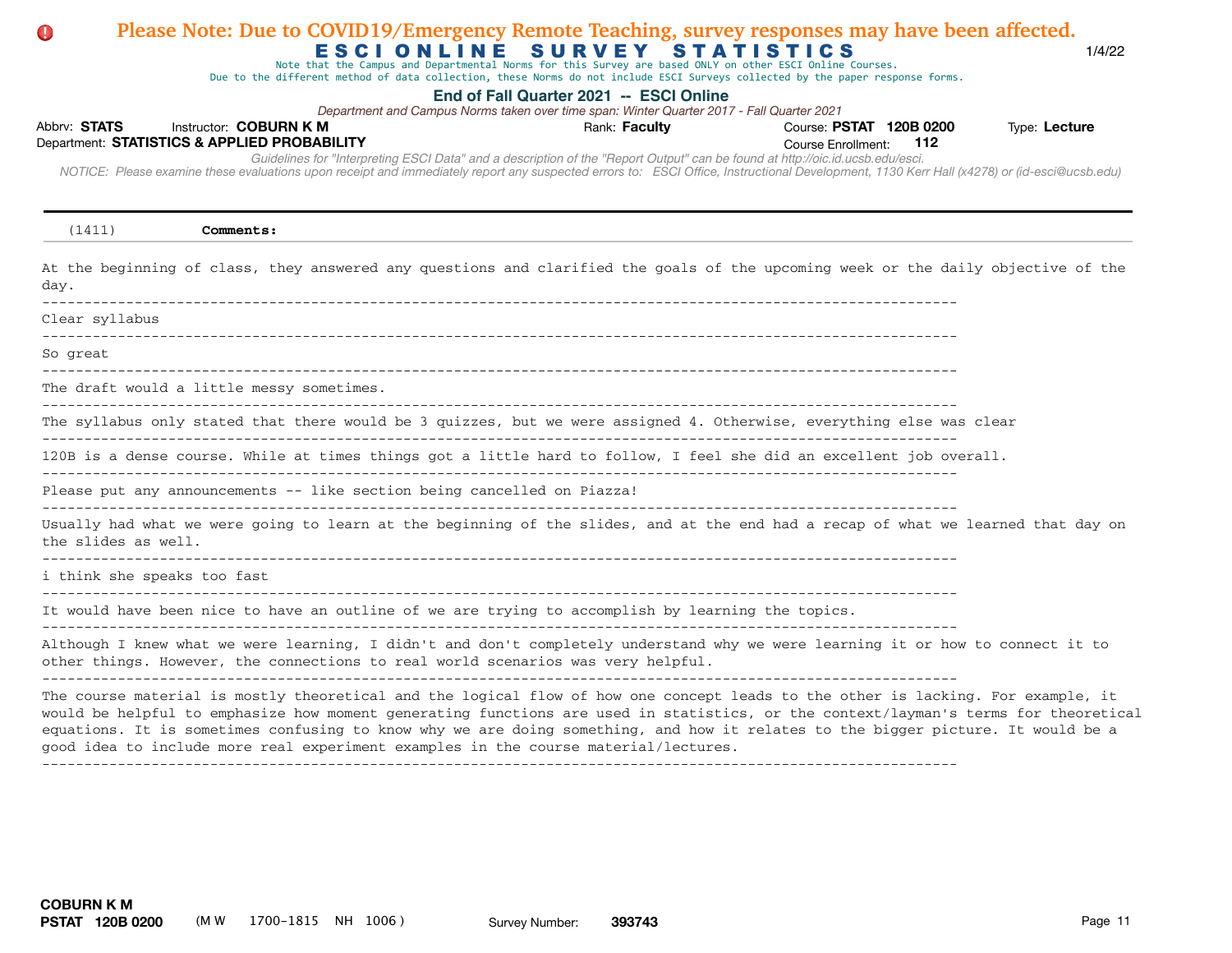Note that the Campus and Departmental Norms for this Survey are based ONLY on other ESCI Online Courses.

Due to the different method of data collection, these Norms do not include ESCI Surveys collected by the paper response forms.

## **End of Fall Quarter 2021 -- ESCI Online**

*Department and Campus Norms taken over time span: Winter Quarter 2017 - Fall Quarter 2021*

| Abbrv: STATS |  | Instructor: COBURN K M                                                                                                                                                                                                                                                                                                      | Rank: Faculty | Course: PSTAT 120B 0200 |  | Type: Lecture |  |  |  |  |  |  |  |
|--------------|--|-----------------------------------------------------------------------------------------------------------------------------------------------------------------------------------------------------------------------------------------------------------------------------------------------------------------------------|---------------|-------------------------|--|---------------|--|--|--|--|--|--|--|
|              |  | Department: STATISTICS & APPLIED PROBABILITY                                                                                                                                                                                                                                                                                |               | Course Enrollment: 112  |  |               |  |  |  |  |  |  |  |
|              |  | Guidelines for "Interpreting ESCI Data" and a description of the "Report Output" can be found at http://oic.id.ucsb.edu/esci.<br>NOTICE: Please examine these evaluations upon receipt and immediately report any suspected errors to: ESCI Office, Instructional Development, 1130 Kerr Hall (x4278) or (id-esci@ucsb.edu) |               |                         |  |               |  |  |  |  |  |  |  |

(5468) **5.** Fairness of workload and assignments.

| Response weighting:<br>*NOTE: Each Student Response=INF% | (a) | (b) | (C) | (d) | (e)  |     |    |    | Blank<br>Response | Total<br>Students | Total<br>Courses | Mean Median     |
|----------------------------------------------------------|-----|-----|-----|-----|------|-----|----|----|-------------------|-------------------|------------------|-----------------|
| *--> This COURSE current quarter                         |     |     |     | 64% | 25%  | 11% | 1% |    |                   |                   |                  | $1.5 \quad 1.0$ |
| Student-weighted Norms (UG students)                     |     |     |     |     |      |     |    |    |                   |                   |                  |                 |
| Dept STATS FACULTY current qtr                           |     |     |     | 45% | 23%  | 16% | ୨୫ | 7% | 10                |                   |                  | $2.1 \quad 2.0$ |
| Dept STATS FACULTY over time                             |     |     |     | 47% | 24%  | 17% | 8% | 4% | 164               |                   |                  | $2.0 \quad 2.0$ |
| Campus FACULTY over time                                 |     |     |     | 47% | 2.4% | 17% | 8% | 4% | 164               |                   |                  | $2.0 \quad 2.0$ |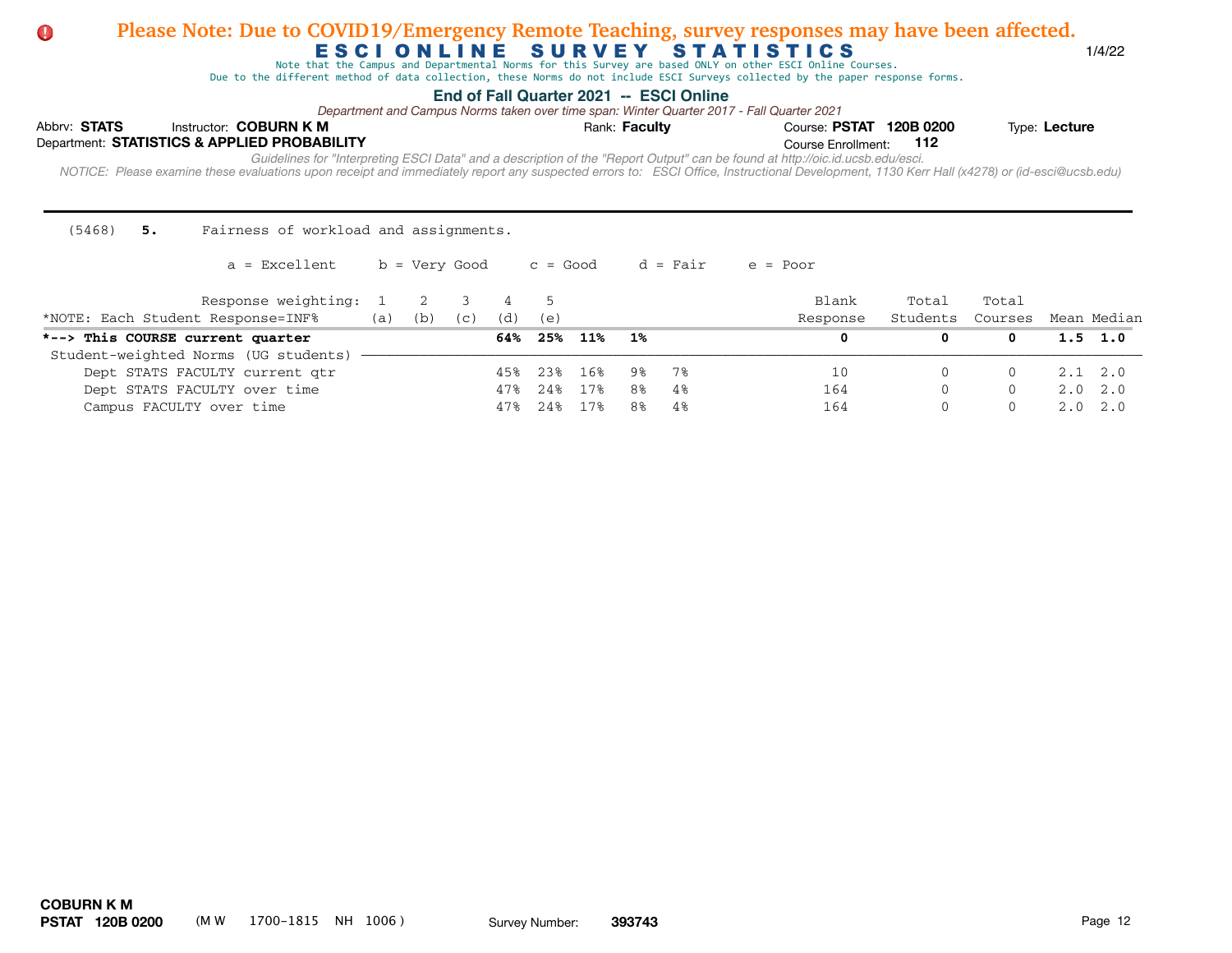# Abbrv: STATS Instructor: COBURN K M **COUR EXECUTS** Rank: Faculty **Providence: PSTAT 120B 0200** Type: Lecture Course Enrollment:  *NOTICE: Please examine these evaluations upon receipt and immediately report any suspected errors to: ESCI Office, Instructional Development, 1130 Kerr Hall (x4278) or (id-esci@ucsb.edu)*  Department: **STATISTICS & APPLIED PROBABILITY 112** E S C I O N L I N E S U R V E Y S T A T I S T I C S 1/4/22 **End of Fall Quarter 2021 -- ESCI Online** *Guidelines for "Interpreting ESCI Data" and a description of the "Report Output" can be found at http://oic.id.ucsb.edu/esci. Department and Campus Norms taken over time span: Winter Quarter 2017 - Fall Quarter 2021* Note that the Campus and Departmental Norms for this Survey are based ONLY on other ESCI Online Courses. Due to the different method of data collection, these Norms do not include ESCI Surveys collected by the paper response forms. **Please Note: Due to COVID19/Emergency Remote Teaching, survey responses may have been affected.** (1412) **Comments:** Homework load was a reasonable amount and they gave a sufficient amount of time to turn it in. Fair grading scheme ------------------------------------------------------------------------------------------------------------- Honestly could have been a bit more work. ------------------------------------------------------------------------------------------------------------- Coburn is really generous with homework as she often sets back the due date if the class is struggling. ------------------------------------------------------------------------------------------------------------- Prof was very lenient and accommodating to student's needs. Appreciated that she asked the students' opinions and listened to suggestions, for example she gave extensions on quizzes/homework assignments. This made the course a lot more enjoyable because it gave us time to actually earn the material instead of stressing over getting the assignments done in time. ------------------------------------------------------------------------------------------------------------- All quarter she was incredibly considerate as to not overwhelm us with work. ------------------------------------------------------------------------------------------------------------- At first it was a little confusing and time consuming, but once we both got used to the quarter, it was pretty doable.  $-$ I felt that this was very manageable and the professor is awesome for this. It was always simple each week. 2 lectures and a section. 1 homework per week due at the end of the week, and a few quizzes through out that were take home which was super nice. Being able to take it home takes off so much pressure and stress, and its nice because you are able to do it on you own time and not the scheduled class time. Love that. ------------------------------------------------------------------------------------------------------------ too much homework ------------------------------------------------------------------------------------------------------------- The assignment schedule is very reasonable. All assignments including quizzes and exams being take home is a good way to make sure that we understand the concepts but without forcing us to memorize all of these complex formulas. It also allows the questions to be longer and more involved without the stress of a time limit. Some assignments tended to be a bit long, but after quizzes got extended so we had the entire week to do them at the beginning of the quarter, the deadlines were never unreasonable.  $-$ I think it became a little overwhelming before/after Thanksgiving break. ------------------------------------------------------------------------------------------------------------- Professor Coburn is very accomodating when it comes to homework assignments and exams. -------------------------------------------------------------------------------------------------------------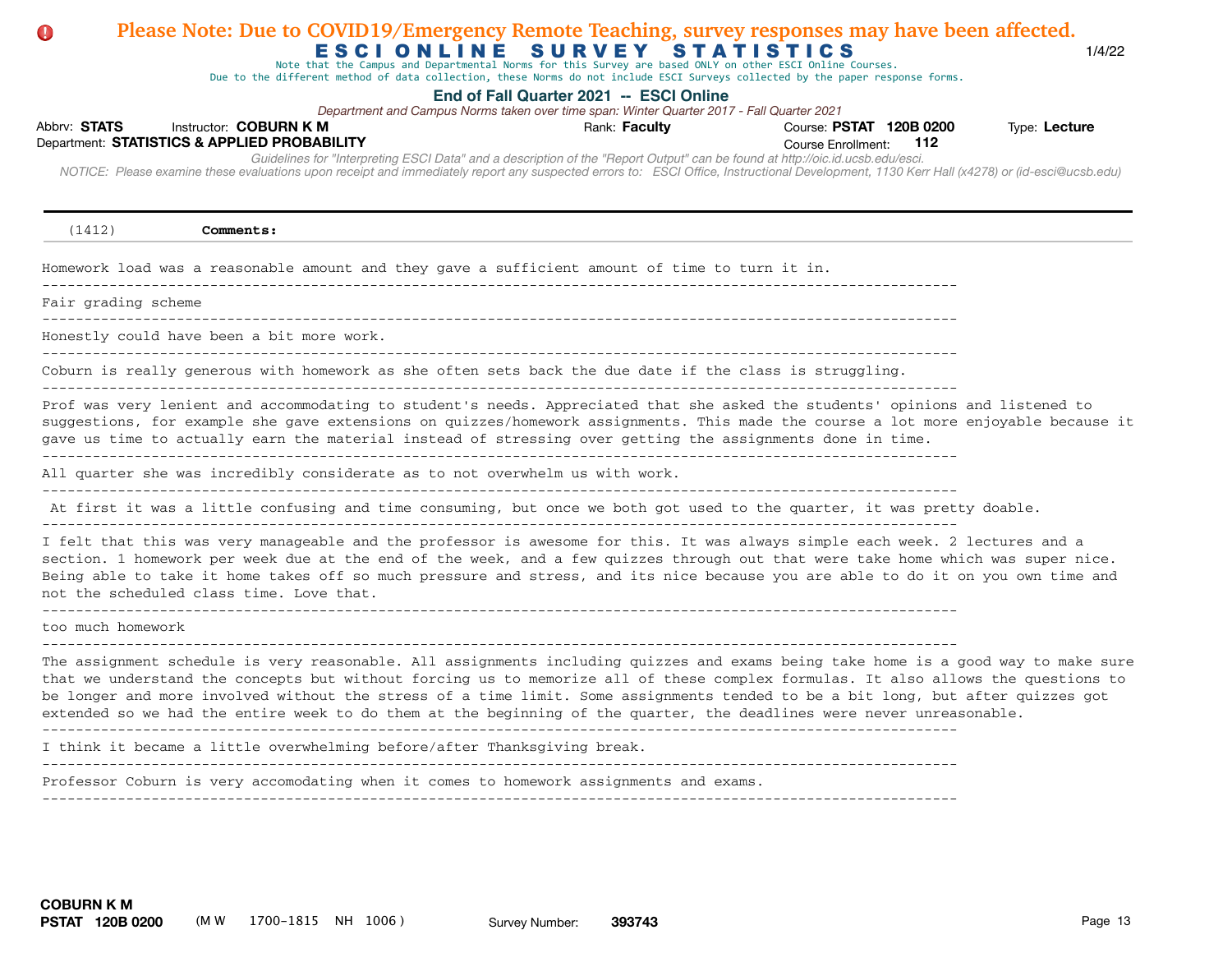Note that the Campus and Departmental Norms for this Survey are based ONLY on other ESCI Online Courses.

Due to the different method of data collection, these Norms do not include ESCI Surveys collected by the paper response forms.

## **End of Fall Quarter 2021 -- ESCI Online**

*Department and Campus Norms taken over time span: Winter Quarter 2017 - Fall Quarter 2021*

| Abbrv: STATS |  | Instructor: COBURN K M                       |  | Rank: <b>Faculty</b>                                                                                                                                                                       | Course: PSTAT 120B 0200 |  | Type: Lecture |  |  |  |  |
|--------------|--|----------------------------------------------|--|--------------------------------------------------------------------------------------------------------------------------------------------------------------------------------------------|-------------------------|--|---------------|--|--|--|--|
|              |  | Department: STATISTICS & APPLIED PROBABILITY |  |                                                                                                                                                                                            | Course Enrollment: 112  |  |               |  |  |  |  |
|              |  |                                              |  | Guidelines for "Interpreting ESCI Data" and a description of the "Report Output" can be found at http://oic.id.ucsb.edu/esci.                                                              |                         |  |               |  |  |  |  |
|              |  |                                              |  | NOTICE: Please examine these evaluations upon receipt and immediately report any suspected errors to: ESCI Office, Instructional Development, 1130 Kerr Hall (x4278) or (id-esci@ucsb.edu) |                         |  |               |  |  |  |  |
|              |  |                                              |  |                                                                                                                                                                                            |                         |  |               |  |  |  |  |

(5469) **6.** Relevence, readability and usefulness of textbook.

| Response weighting:<br>*NOTE: Each Student Response=INF% | (a) | (b) | (C) | (d) | (e) |     |             |    | Blank<br>Response | Total<br>Students | Total<br>Courses | Mean Median     |
|----------------------------------------------------------|-----|-----|-----|-----|-----|-----|-------------|----|-------------------|-------------------|------------------|-----------------|
| *--> This COURSE current quarter                         |     |     |     | 43% | 20% |     | 26% 11%     |    |                   |                   |                  | $2.0\quad 2.0$  |
| Student-weighted Norms (UG students)                     |     |     |     |     |     |     |             |    |                   |                   |                  |                 |
| Dept STATS FACULTY current qtr                           |     |     |     | 36% | 17% |     | 24% 13% 11% |    | 36                |                   |                  | $2.5$ 2.0       |
| Dept STATS FACULTY over time                             |     |     |     | 40% | 20% | 22% | 11%         | 7% | 386               | $\Omega$          | $\Omega$         | $2.3 \quad 2.0$ |
| Campus FACULTY over time                                 |     |     |     | 40% | 20% | 22% | 11%         | 7% | 387               | $\left( \right)$  |                  | $2.2 \quad 2.0$ |